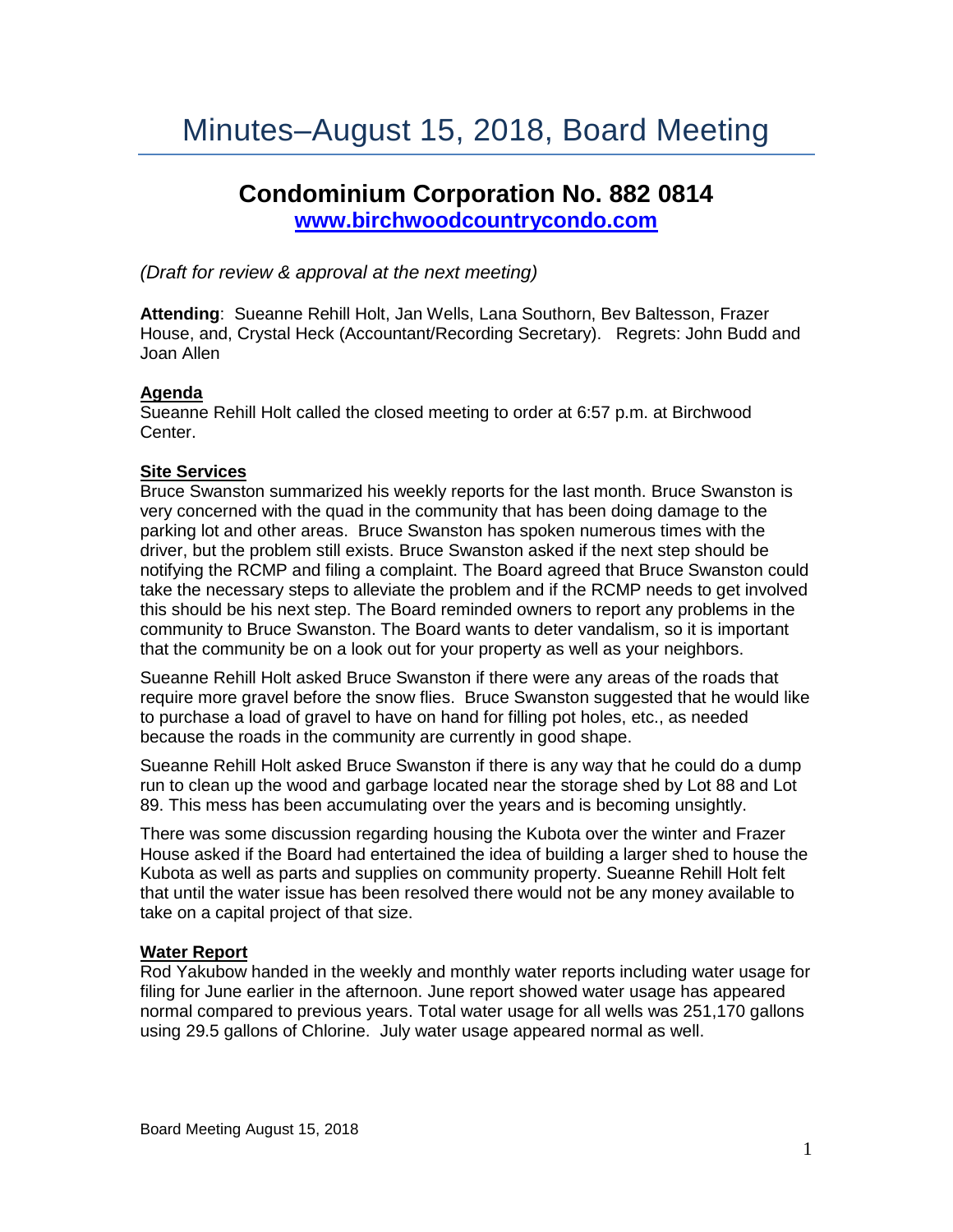## **Approval of the July 18, 2018 Minutes**

Minutes of the July 18, 2018 meeting minutes were previously circulated. Lana Southorn moved that the minutes be accepted; Frazer House seconded the motion, carried unanimously.

#### **Financial Report**

Crystal Heck handed out copies of the draft April 2018, May 2018 and June 2018 financial report for the Boards review. There will be changes to the June 2018 financials because we just received the invoice from Brazeau County for June garbage charges.

Bev Baltesson reported that we currently have 75 owners who have prepaid their yearly condo fees and 13 owners have provided us with semi -annual payments and several are making monthly payments. Thirty-one owners have not sent in any monies. Crystal Heck will be sending out reminders next week to the owners who have not remitted any monies.

## **Site Services**

Frazer House had no major issues to report regarding site services. The Bridge repairs are scheduled to proceed on August 16, 2018. Signs have been posted and flag persons have been scheduled to help with the direction of traffic. Frazer House is hoping to start at 7:00 a.m. to get the job completed in one day. Frazer House and the welding contractor looked at the best way to deal with the cracked posts. After some discussion it was decided that the posts would be welded in place as the steel is in disrepair and strength would come with welding them in place. There hasn't been a need for the railing to be removable as all the big units are coming in the south gate.

Frazer House has not been able to get any quotes for some further tree removal. Bob Graham who has done it in the past is coming next week to provide his quote.

Frazer House is planning on doing another drive by to look at yards and if needed will initiate non-compliance letters to owners who haven't been keeping up with their yards.

There have been a few issues in the community brought to the attention of members of the Board either by phone or in person. The Board wants to remind owners that all issues will be dealt with as a Board once they receive written requests either by email or letter form.

#### **Secretarial**

Lana Southorn - nothing to report.

#### **Brazeau County Liaison**

Jan Wells does not have anything new to report.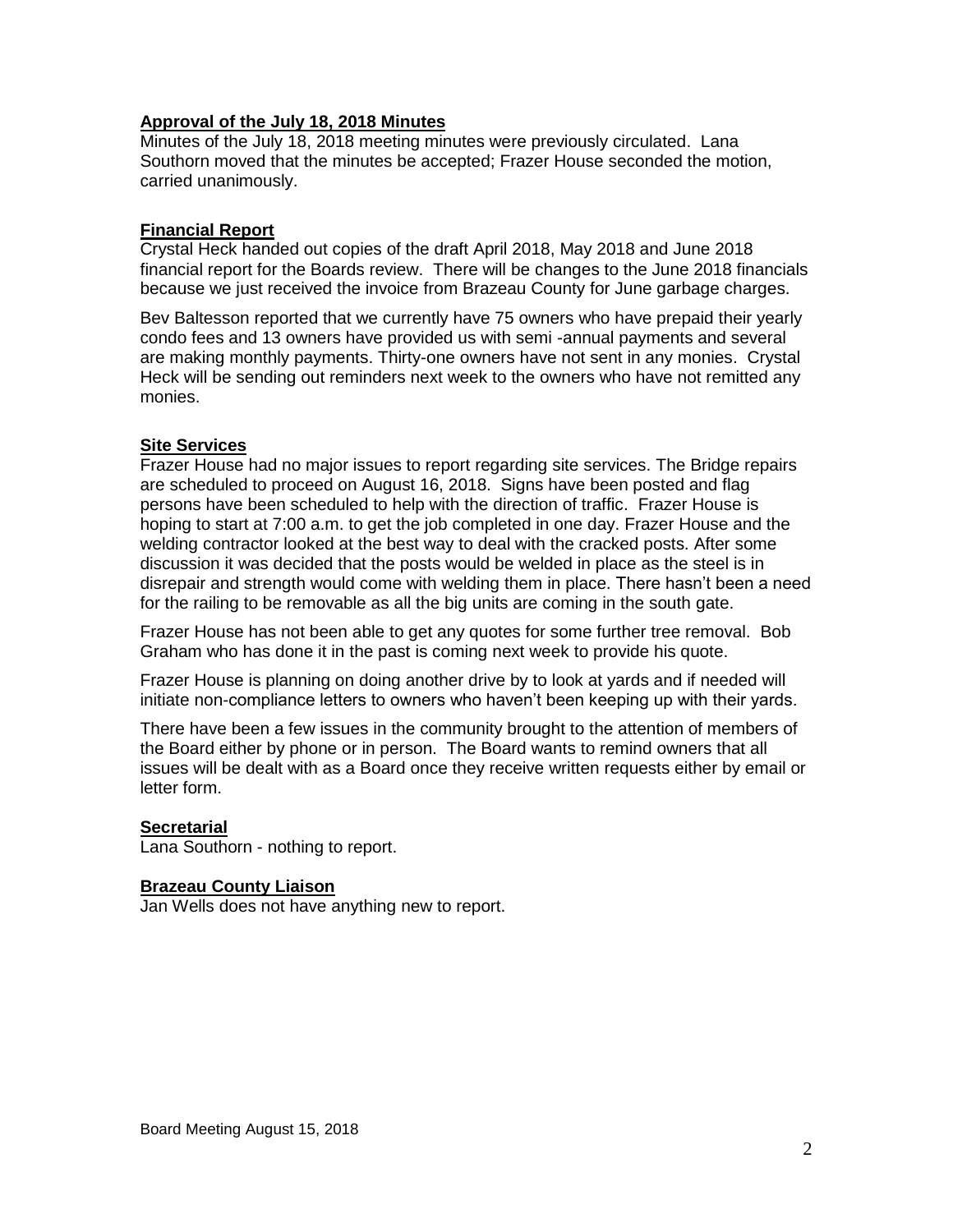## **Water Upgrade Meeting July 30, 2018**

The Board held an additional meeting on July 30, 2018 at 7 p.m.

Attendees were Sueanne Rehill Holt, John Budd, Joan Allen, Frazer House, Jan Wells, and, Bev Baltesson.

All the Request for Proposals have been received, discussed, assessed and references checked. Joan Allen moved that: Recommend accepting Minnow Engineering Ltd. offer with clarification of each phase with the understanding that costs incurred to date will only be paid. Frazer House seconded the motion, carried unanimously.

Jan Wells contacted Neil Hollands asking him to clarify with Minnow Engineering Ltd. that we can assess each phase to confirm our ability to continue. Minnow Engineering provided a letter to clarify that each phase will be confirmed by the Board. The proposal from Minnow Engineering Ltd. was signed by Sueanne Rehill Holt and John Budd.

## **Water Upgrade Site & Preliminary Meeting August 15, 2018**

On the morning of August 15, 2018, Pat Fisher from Minnow Engineering along with Rod Yakubow and Jerry Wells performed an initial review of the well houses including measurements and drawings of the existing sheds. This was followed by a kickoff meeting held by Pat Fisher with the Board represented by Sueanne Rehill Holt, Jan Wells, Bev Baltesson and Lana Southorn. Neil Hollands also attended as per his contracted agreement with the Board.

Patrick suggested there were a few improvements that the Board may be able to do prior to the project bearing in mind that the Board's primary concern right now is to address the CT regulation requirements.

## **Old Business**

- Rural Crime Watch Jan Wells has sent an email to see if there is still an active group working in the area, currently has had no response.
- Emergency access road south gate Jan Wells did not receive a request for a letter of support from Brazeau County this month.
- Eliminate Recycle Bins at Dumpster– these have been removed.
- Signing Authorizations Crystal Heck picked up the paperwork from the bank but there were some errors in the signing authorities. Bev Baltesson will have the corrections made and will contact the Directors to get the signatures and information required by the bank.
- Playground Signs Jan Wells has emailed Brazeau County to see if this is something that they could supply to the community.
- Kubota Winter Storage Sueanne Rehill Holt has been in contact with the Quonset owner and he is willing to allow the Kubota to once again be housed during the winter months. Frazer House suggested that the Board draw up with an agreement for both parties to sign. The Board will work on getting an agreement formed to allow the Kubota to be housed over the cold winter months.
- Bridge Repairs should be completed on August 16, 2018

Board Meeting August 15, 2018